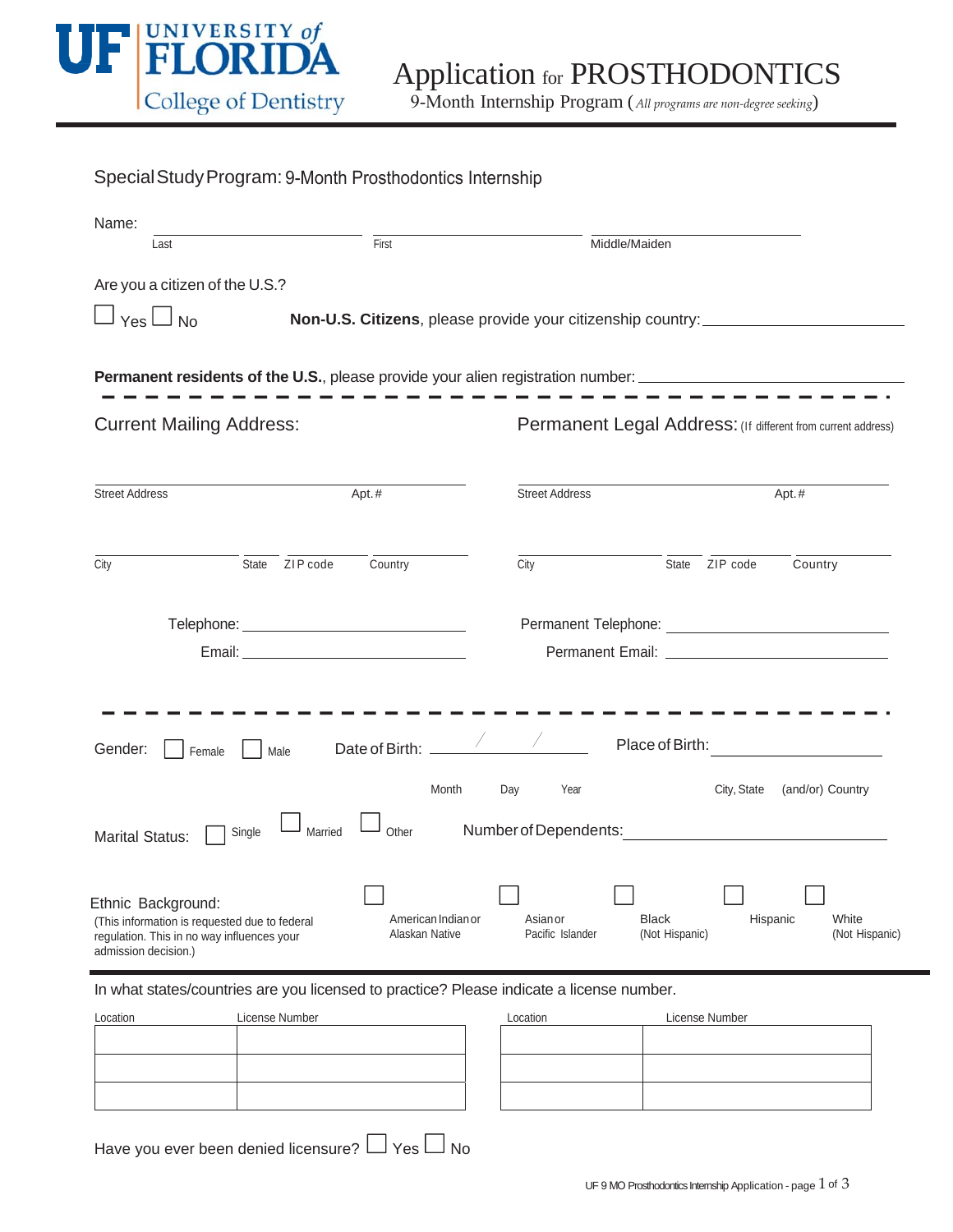

9-Month Internship Program (*All programs are non‐degree seeking*)

If licensed, during your course of licensure, have your privileges ever been modified, suspended or revoked?  $\Box$  Yes  $\Box$  No

If yes to either of the above questions, please explain the circumstances.

Please describe your professional experience; indicate the nature of the experience (private and /or associate practice, research, or teaching) and the length of your involvement. Indicate area of specialty, if any:

List any scientific or clinical publications or presentations you have given at scientific meetings or dental societies:

Please provide a description of the types of activities you would like to engage in during your time at the UF College of Dentistry (be specific):

What would you like to accomplish during your time at the University Of Florida College Of Dentistry?

What particular area(s) of interests do you have - for example: research, clinical dentistry, endodontics, etc? Please be as specific as possible.

How do you plan to use the experience you gain at UFCD?